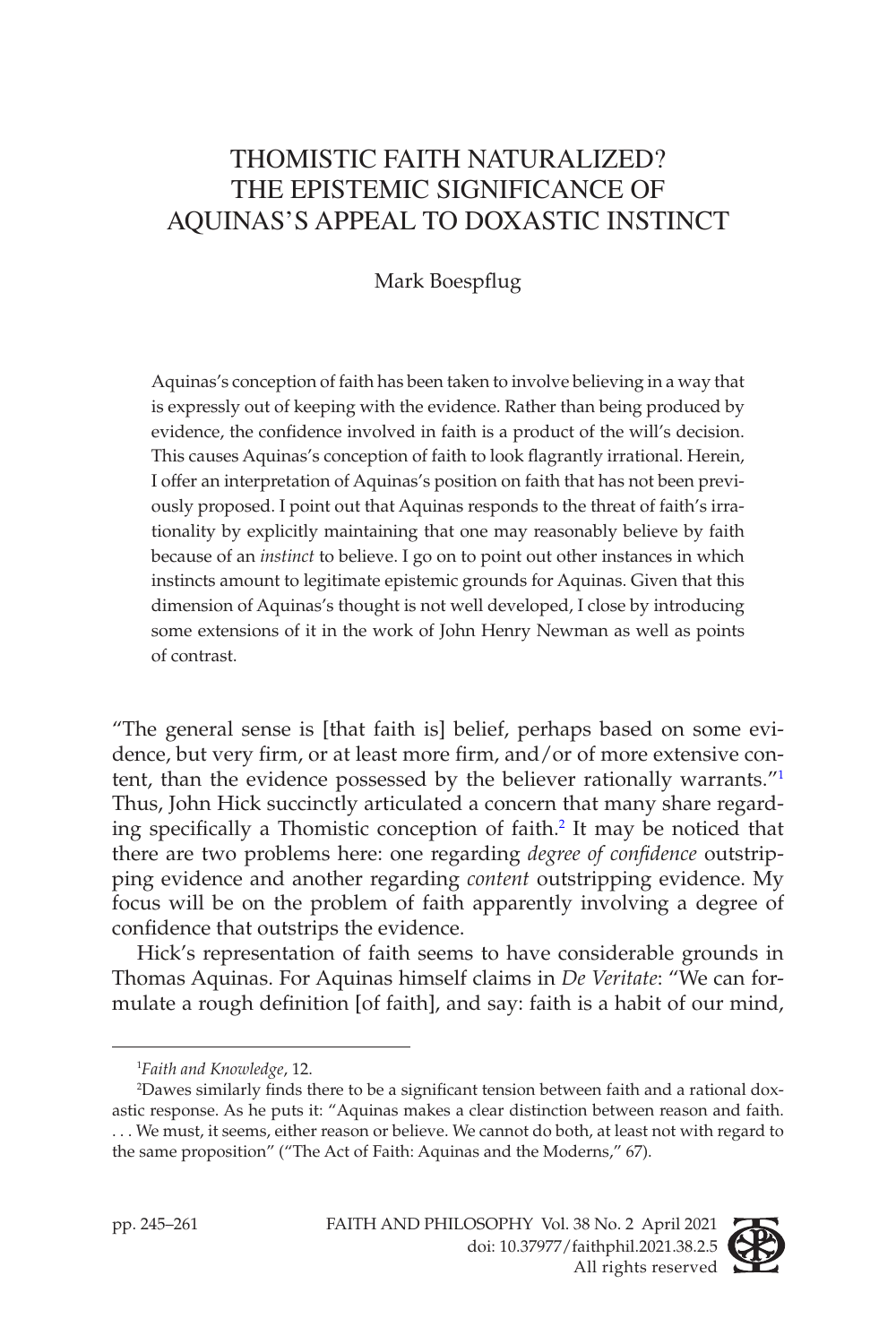by which eternal life begins in us, and which makes our understanding assent to things which are not evident (*inevidens*)."3 This lack of *evidentia* requires independent treatment and will be dealt with in some detail below;<sup>4</sup> so, for now I will leave it untranslated. In any case, suffice it here to say that one can begin to see how Hick's portrait of faith as inherently involving a confidence-evidence mismatch gets up and running. Further, in the *Summa Theologiae*, Aquinas makes it clear that this lack of *evidentia* is not incidental to faith:

The believer's intellect assents to that which he believes, not because he sees it either in itself, or by resolving it to first self-evident principles, but because his will commands his intellect to assent . . . The intellect is convinced that it ought to believe what is said, though that conviction is not based on the evidence of the thing (*per evidentia rei*) . . . [If it were so based] the essence of faith would be taken away (*ratio fidei tolleretur*).5

What we learn, here, is that it is part of the very nature (*ratio*) of Thomistic faith to believe something that lacks *evidentia*, and, in its absence, the doxastic agent, consequently, comes to believe in virtue of an exercise of the will. $6$ 

The conception of faith wherein the will steps in to augment one's confidence or firmness of assent,<sup>7</sup> rather than being an unfortunate and incidental feature of Aquinas's account, is crucial to it. This is because faith is a virtue and, as such, *meritorious*; if, then, one's confidence was fixed by the evidence alone, choice and merit would be absent.<sup>8</sup> Yet, when we find that the content of what is believed by faith warrants (Aquinas says *convenit*) doubt, suspecting and opinion owing to its lack of *evidentia*—and

7 It is tempting to frame Aquinas's position on faith in terms of degrees of credence, owing to his insistence that faith involves a greater firmness of assent, owing to the will's intervention, than it otherwise would have. E.g., "Consequently a man's faith may be described as being greater, in one way, on the part of his intellect, on account of its greater certitude and firmness, and, in another way, on the part of his will, on account of his greater promptitude, devotion, or confidence." (ST IIaIIae.5.4) Given, however, that it is unclear that he has precisely the same notion in mind, I will refer to faith as involving a distinctively elevated "confidence," given that this nicely incorporates both the intellectual and volitional elements embedded in, for instance, the remark above.

<sup>3</sup> *De Veritate*, 14.2.

<sup>4</sup> See section 1.ii.

<sup>5</sup> IIaIIae 5.2.

<sup>6</sup> I, here, agree with those interpreters who take Aquinas to be a *doxastic voluntarist*—holding that belief is under the direct control of the will. (E.g., Jenkins, *Knowledge and Faith*; Stump, *Aquinas*; Grellard, *De La Certitude Volontaire*; Murphy, "Aquinas on Voluntary Beliefs") The element of indirectness involved—i.e., the fact that Aquinas holds that the will commands the intellect to assent ST IIaIIae.2.1.ad 3—I do not take to be evidence that he is, in actuality, an *indirect* doxastic voluntarist. Holding as much would run against the received framework of immediacy/non-immediacy and directness/indirectness that has shaped the literature at least since Alston's "An Internalist Externalism" and "The Deontological Conception of Epistemic Justification."

<sup>8</sup> ST IIaIIae.2.9; *De Veritate* 14.2.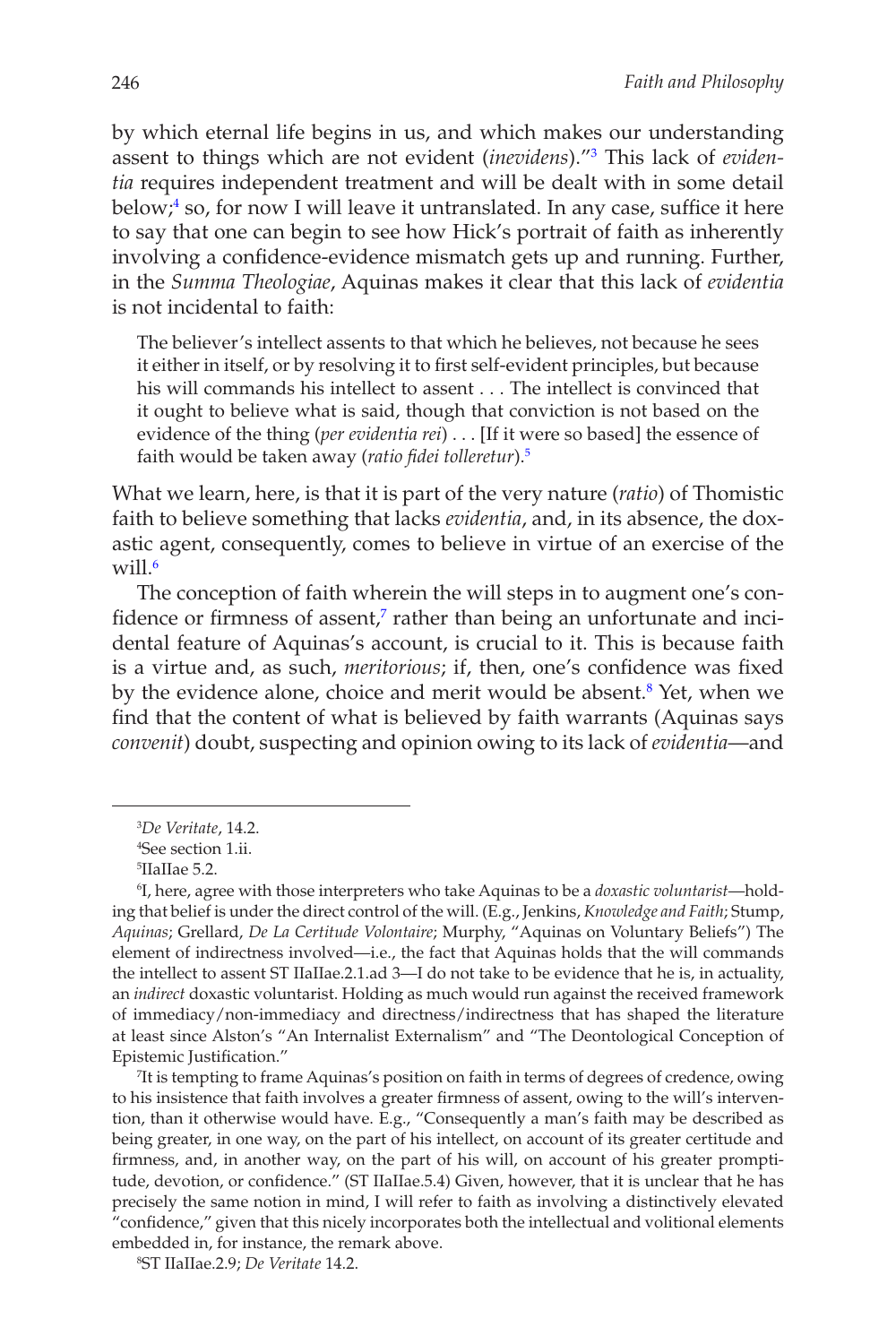that it is only in virtue of the will's activity that one's confidence is as firm as that of knowledge—it is difficult to see how there is not a serious threat to the rationality of faith.<sup>9</sup>

This, of course, is no new problem, even if the details have been expressed somewhat differently in the past. However, in this article, I point out a possible solution that, to my knowledge, has not been hitherto proposed as Aquinas's preferred means of resolving the issue.<sup>10</sup> This involves an appeal to a *doxastic instinct*—that is, an appeal to our natural belief forming processes; hence, I refer to it as a naturalistic response. $11$ Now, given that his expression of this solution remains largely undeveloped, I close by bringing in the work of John Henry Newman as a possible way of developing what was only incipient in Aquinas's thought. For

My proposed interpretation is that faith is naturalistic in the *epistemological* sense. That is, faith, for Aquinas, is perhaps much like perception in that it amounts to a natural belief-forming tendency. It's worth noting that, while Jenkins numbers Plantinga (in his earlier work) as among those who take the theologically naturalist reading of Aquinas, my interpretation would be eminently congenial to the "extended" religious epistemological dimension of Plantinga's proper functionalism. (*Warranted Christian Belief*, chpt. 8) Plantinga, however, appears not to have noticed Aquinas's recourse to the doxastic instinct of faith, or at least not to have thought it epistemically significant.

Jenkins's own interpretation, which he labels a "supernaturalist externalist" conception of faith (186), while certainly not terribly similar to my own, may possess some overlap with it, depending on Jenkins's understanding of the "non-discursive intuition" that he claims leads one to hold that "the articles of faith [are] propositions to be believed on divine authority and to which he should adhere in spite of considerations to the contrary," (196). The view is externalist in that "the assent of faith" is ultimately "justified [in a] basic" way. I, however, do not regard Aquinas as taking faith to be justified in a basic way; for Aquinas claims that faith has "a sufficient motive (*causam sufficienter inducentem*) for believing," (ST IIa.IIae.2:9) and that it is in virtue of this motive that one does not assent "shallowly" (*leviter*). See section 3.

Eleonore Stump offers a defense of the rationality of Aquinas's conception of faith, responding to the objection that "faith [for Aquinas] is without epistemic justification" (*Aquinas*, 366). Stump offers a very different solution than the one proposed here. She appeals to Aquinas's metaphysics of goodness in an attempt to defend the rationality of his conception of faith (367–369).

<sup>11</sup>Though epistemological naturalism is often represented as a fairly new phenomenon associated with Quine, Kornblith and Goldman, there is ample reason to hold that it has a rich history winding through the modern period back into the Middle Ages and, as I argue, is manifest in Aquinas himself. (See Boespflug, "Robert Holcot on Doxastic Voluntarism")

<sup>9</sup> ST IIaIIae.1.1.resp; *De Veritate* 14.2.

<sup>10</sup>While John Jenkins, in his *Knowledge and Faith*, discusses what he calls "the *naturalist interpretation*" of Aquinas's conception of faith, which he views as endorsed by "[s]everal prominent contemporary philosophers of religion" (163), Terence Penelhum ("The Analysis of Faith"), John Hick (*Faith and Knowledge*), Alvin Plantinga ("Reason and Belief"), and Louis Pojman (*Religious Belief*) are among those mentioned. This sort of "naturalist interpretation," however, turns out to be a substantively discrete position from the one I am advocating. On this view, the assent of faith is natural in the sense of natural theology: that is, faith is natural in the sense that "at least in the case of some persons" the belief involved in faith is the product "of arguments from natural theology." As will become clear below, I strongly agree with Jenkins that there are serious problems with interpreting Aquinas in this way.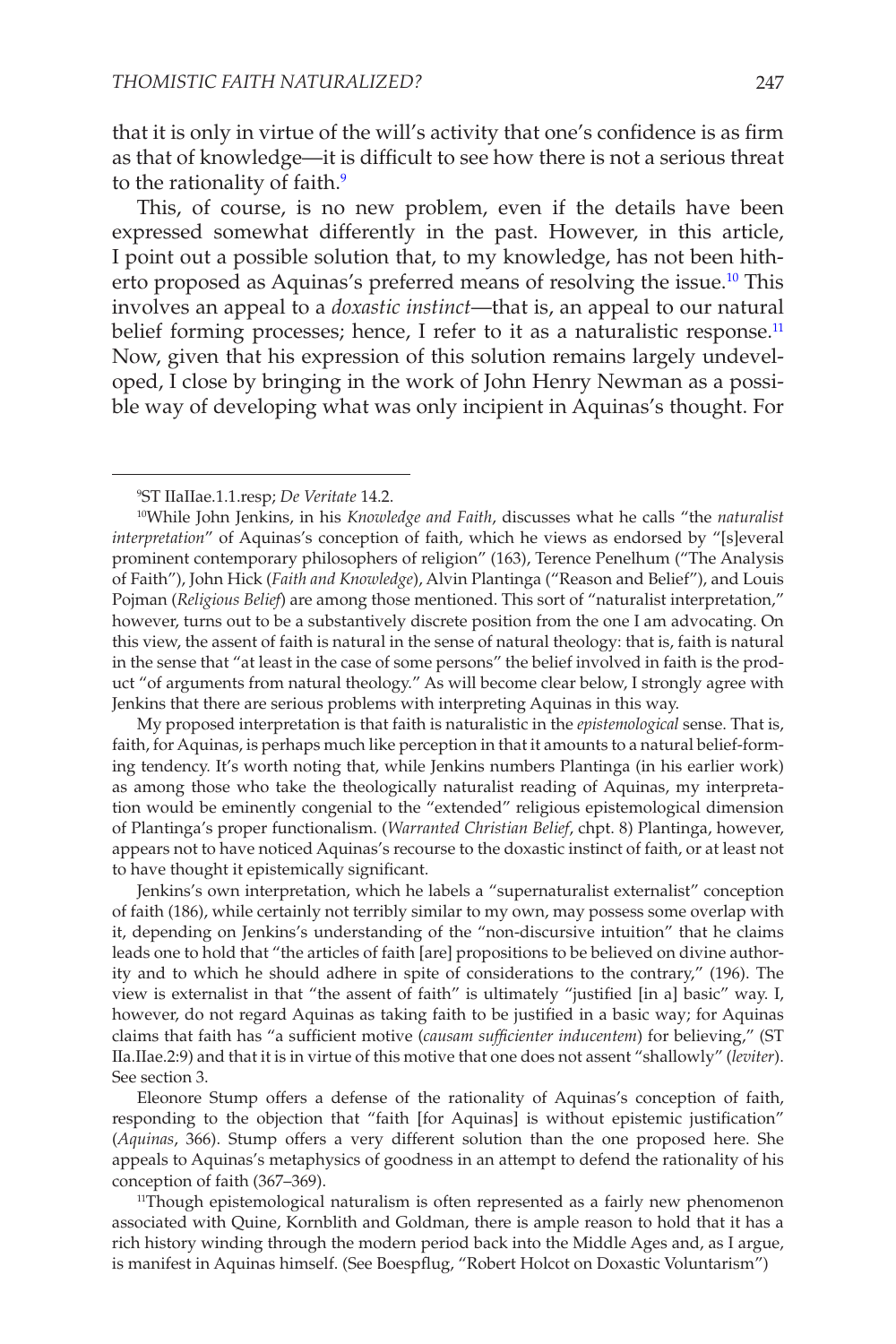Newman explicitly offers a naturalistic defense of faith that is sophisticated enough to possibly have been a large part of Wittgenstein's inspiration in *On Certainty*. 12

#### *1. Faith as Trust*

I begin by pointing out that faith should be understood as exercising itself in *trust*, which involves belief, for Aquinas, but is not equivalent to it. More specifically, faith should be understood to be the disposition or habit of mind by which an individual trusts that a specific testimonial report is true.13 (Aquinas, apparently following Augustine, does not confine faith to the religious domain.) $14$ 

#### *i. Credere as Trust*

The first thing to highlight regarding faith is that *credere* (standardly translated "to believe") is its *act*. (I leave *credere* untranslated here because I will presently challenge the standard translation.) Aquinas makes this clear in the way he puts the question that he will be addressing in article 1 of question 2 in the Treatise on Faith in *Summa Theologiae*: "What is 'to believe' (*credere*), which is the internal act of faith?"15 *Credere* appears consistently throughout the Treatise on Faith in the *Summa* and *De Veritate* as the act of faith, so I won't say anything more in service of this point here, except to note that this counts in favor of a voluntarist reading of Aquinas—that is, a reading that holds that believing is under one's direct voluntary control.<sup>16</sup>

Now, I suggest that *credere* in Aquinas—and perhaps in late medieval philosophy more generally—is more appropriately translated "trust" or "to trust."17 I'll give four reasons in support. First, while it is tempting to think of *credere* as a propositional attitude of assent, this is not Aquinas's view. Though he begins by following Augustine in IIaIIae.2.1 by characterizing belief as something much like a propositional attitude—i.e., "thought with assent," (*cogitare cum assensus*)—he ultimately regards this characterization as too broad. "If 'to think' be understood broadly . . . then 'to think with assent,' does not express completely what is meant by *credere* (*non dicit totam rationem eius quod est credere*): since, in this way, a man thinks with assent even when he considers what he knows by science.<sup>"18</sup> Thus, it would seem that *credere* is a species of thought with assent, albeit not corresponding to the broader category of propositional attitude of assent.

<sup>12</sup>Pritchard, "Wittgenstein on Faith and Reason."

<sup>&</sup>lt;sup>13</sup>Having "faith in a particular individual" does not seem to run against the grain of this way of conceiving of faith, given that one may understand such faith to reduce to believing various specific propositions about that person.

<sup>14</sup>*De Veritate* 14.2; see my "Robert Holcot on Doxastic Voluntarism."

<sup>15</sup>ST IIaIIae.2.1.

<sup>&</sup>lt;sup>16</sup>See n.6 regarding positions on Aquinas's doxastic voluntarism.

 $17$ I'm also inclined to say that the sense of "to believe" in early modern philosophy may be better understood as trust—and perhaps the same may be said about *glaube* in Kant.

<sup>18</sup>ST IIaIIae.2.1.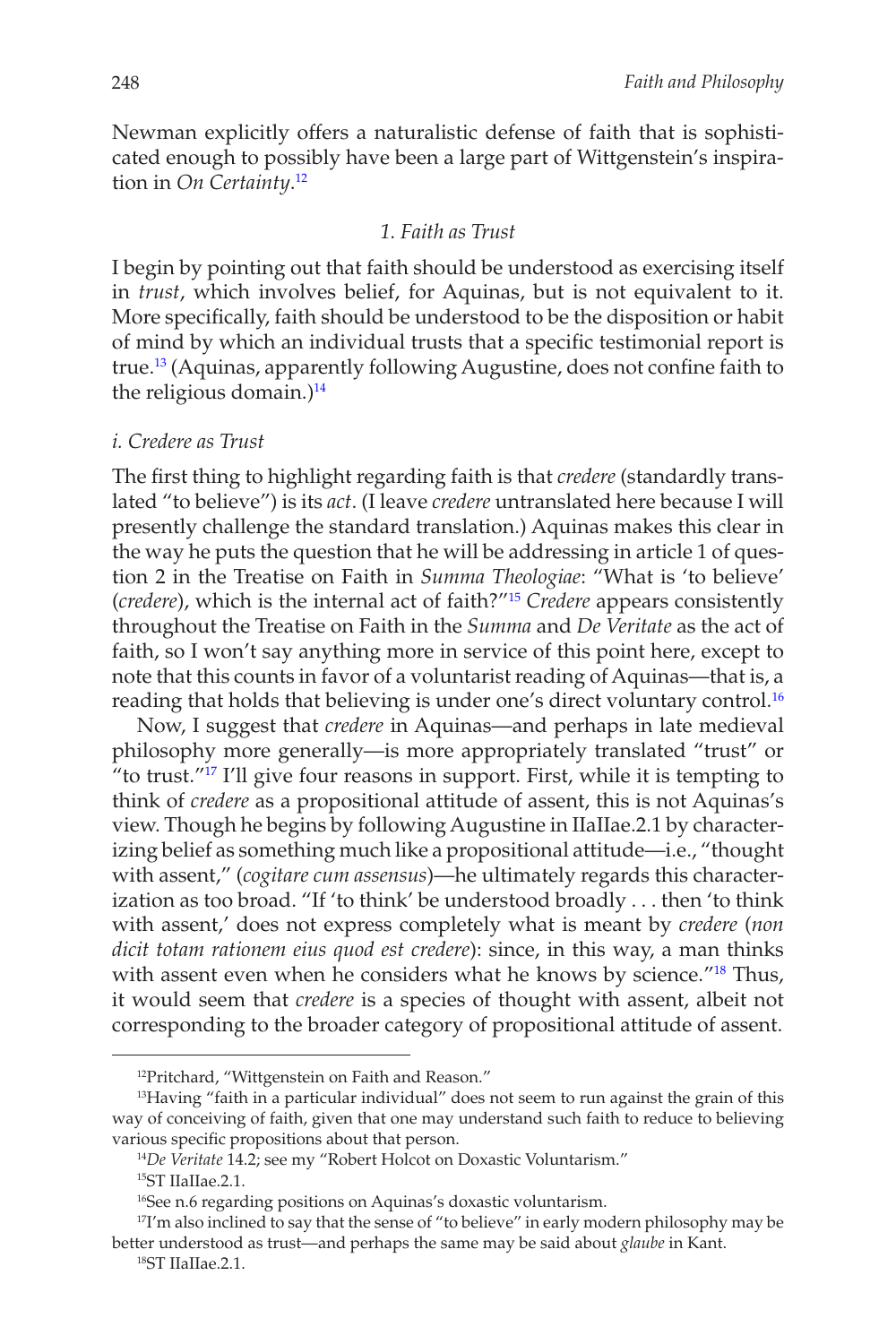Aquinas's remark above brings up a second reason for regarding *credere* to be better translated "trust"—namely, that credere *excludes scientia* (or knowledge in the most strict sense) and vice versa, *scientia* excludes *credere*. In another remark he is more explicit about this: "It is impossible that one and the same thing should be believed and seen (*visum*) by the same person. Hence it is equally impossible for one and the same thing to be an object of knowledge (*scitum*) and believed (*creditum*)."19 Again, if we were thinking about *credere* as a propositional attitude of assent, it would be very difficult to square this with the idea that high-grade epistemic states like *scientia* lack it. However, if we are conceiving of *credere* as "trust," it makes perfect sense: it would seem that I cannot trust that *p*, while I know that *p*. And If I know that *p*, surely this excludes trusting that *p*. 20

Third, *credere* is expressly held to be voluntary and subject to free choice. In addition to the remarks above, Aquinas's discussions of faith are positively littered with this claim. Here is one example: "[*Credere*] is an act of the intellect assenting to the Divine truth at the command of the will (*ex imperio voluntatis*) moved by the grace of God, so that it is subject to the free will in relation to God."21 This appears to suggest that it is part of the essence (*ratio*) of *credere* to be *voluntary*, but, of course, very few philosophers—including Aquinas it would seem—hold that assent or belief *simpliciter* is voluntary. So, we seem to have yet another point of dissimilarity.

Finally, *credere* is associated with taking someone at their word or believing a testimonial report—whether this is a human agent or, as we'll see, God.<sup>22</sup> And when we believe someone, or take them at their word, this is often described as *trusting* that person. The act of faith, then, is to take on trust that a testimonial report regarding a specific proposition is true. Having this structure in mind will be important in what follows for assessing its rationality.

#### *ii. Faith as Voluntary, Doxastic, and Regarding the Unseen*

Now, it is also worth pointing out that taking trust to be both voluntary and doxastic is not a bad way of thinking about it. For it is eminently difficult to make sense of trust as *involuntary*. For if trust were involuntary, what are we to say of the regular practice of people asking one another to trust them? And how could there be imperatives to trust in certain cases?

But perhaps trust being voluntary is not a problem; perhaps, rather, maintaining that it is both voluntary *and doxastic* that is the problem. In order to avoid this conjunction, it is sometimes insisted that trust involves a merely sub-doxastic state like *acceptance*. But this generates serious difficulties. Suppose my wife asks me to trust her with a certain business venture she is engaging in, and I say that I will. Suppose, then, just for

<sup>19</sup>ST IIaIIae.1.5; see also IIaIIae.2.5.

<sup>20</sup>Cf. substituting belief for trust in this context.

<sup>21</sup>ST IIaIIae.2.9; see also IIaIIae.4.2, IIaIIae.2.1.

<sup>22</sup>*De Veritate* 14.2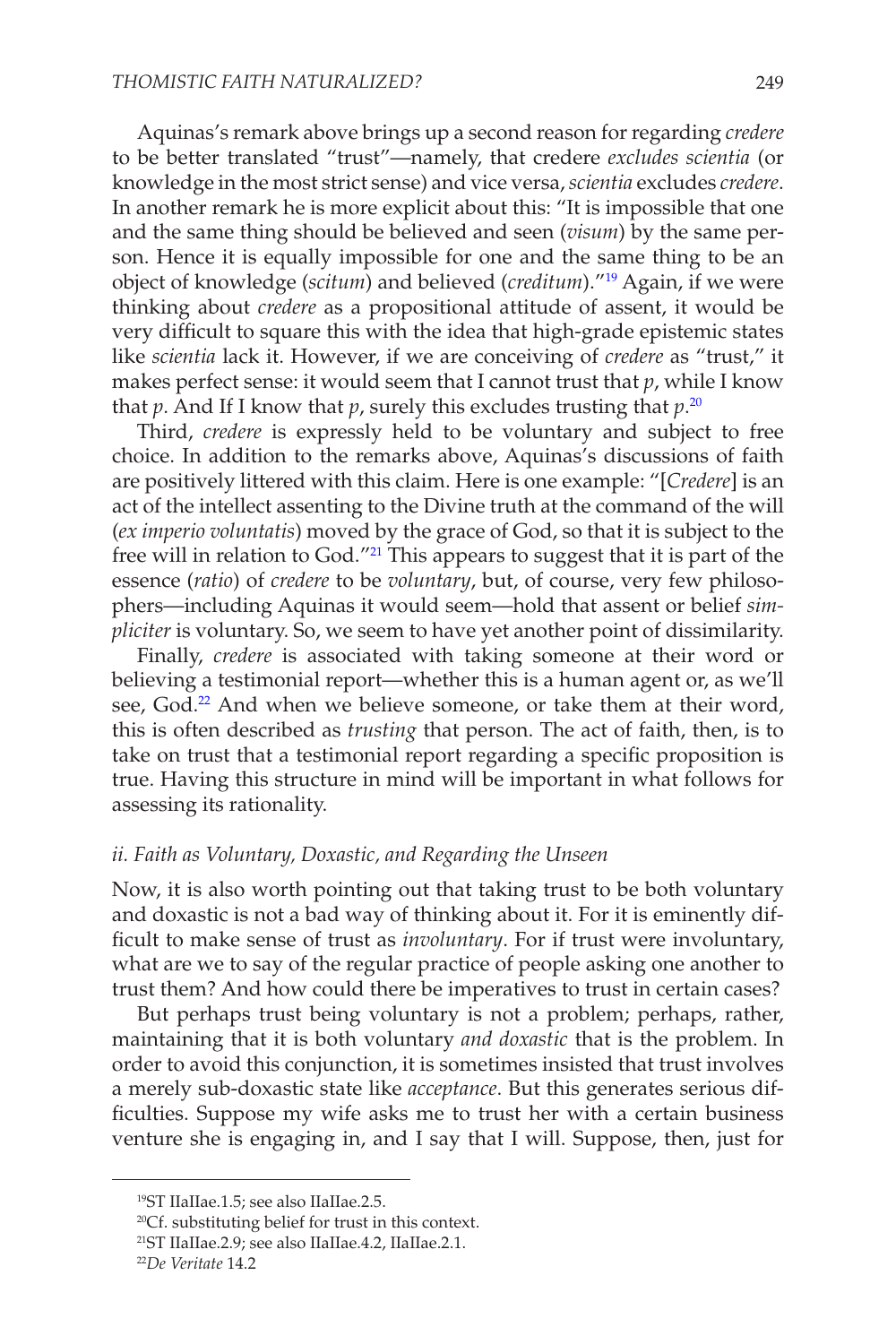confirmation she asks, "So you believe that I can do this?" If I were to respond, "No, I don't believe you can do this, but I am willing to *act* as though you can," she will not only be offended, but importantly, she will think that I have taken back what I just assured her of—namely, my trust. A different way of putting the same point is that thinking of trust as sub-doxastic can lead to something of a second-personal relative of a Moorean-style paradox—"I trust you that *p*, but I don't believe you that *p*." In any case, it seems that maintaining that trust is *sub*-doxastic is seriously problematic. And aside from conceptual difficulties, Aquinas's view would not fit with this way of understanding trust given that he expressly holds *credere* to involve a high degree of credence.

The last thing to say about *credere* as trust is that trust is required for faith because the content of faith is *unseen*. This is evidenced in what was the touchstone regarding faith for much of Christian tradition into the modern period, namely, Hebrews 11:1: "Now faith is the substance of things hoped for, the evidence of things not seen." Aquinas takes this verse to encapsulate faith's essence; and one of the most important elements it involves is faith's content being *unseen*. As he would put it, in faith, "The will, under the movement of this good—i.e., eternal blessedness—proposes as worthy of assent something which is not evident (*non*  apparens) to the natural understanding."<sup>23</sup>

The important point that this reveals about faith is that there is a significant misunderstanding regarding the content of faith not having evidence in its favor.24 When Aquinas and others claim that faith lacks *evidentia* or that its content is *non apparens*, it is merely because that content is not, in some sense, *directly apprehended*. For *evidentia* implies among other things a *direct perception* of the thing in question, via rational or sense faculties.<sup>25</sup> While what this means in terms of sense perception is straightforward enough, the classic case of a rational apprehension is a demonstrative syllogism. And even if it is allowed that such an argument could not be directly apprehended all at once as entirely self-evident,<sup>26</sup> it is enough that the premises of such an argument have been grasped as self-evident along with the valid deductive structure of the argument.

Further, *evidentia* possesses the distinctive power to compel the intellect to assent. We find in the *Summa Contra Gentiles* that if the articles of faith were made evident to the intellect it would be "drawn necessarily (*necessario* 

<sup>23</sup>*De Veritate* 14.2. Though Aquinas uses *non apparens* in this context, it is fairly clear that he means to convey the same idea as in the quotation above from the IIaIIae—namely that faith involves believing what is not seen to be the case for oneself. ("We can formulate a rough definition [of faith], and say: faith is a habit of our mind, by which eternal life begins in us, and which makes our understanding assent to things which are not evident (*inevidens*)." (5.2))

<sup>&</sup>lt;sup>24</sup>This misunderstanding is found not only among academic philosophers (E.g., Kitcher (2004); Dawes (2016)), it is also prevalent among popular science writers such as theoretical physicist Victor Stenger (2012), evolutionary geneticist Jerry Coyne (2015) and Sam Harris (2004). [the author needs to add these citations to the references list . . .]

<sup>25</sup>See, for instance, Pasnau, *After Certainty*, 32–35.

<sup>26</sup>This is what Pasnau calls the "Anselmian Glance." (*After Certainty*, 94–115)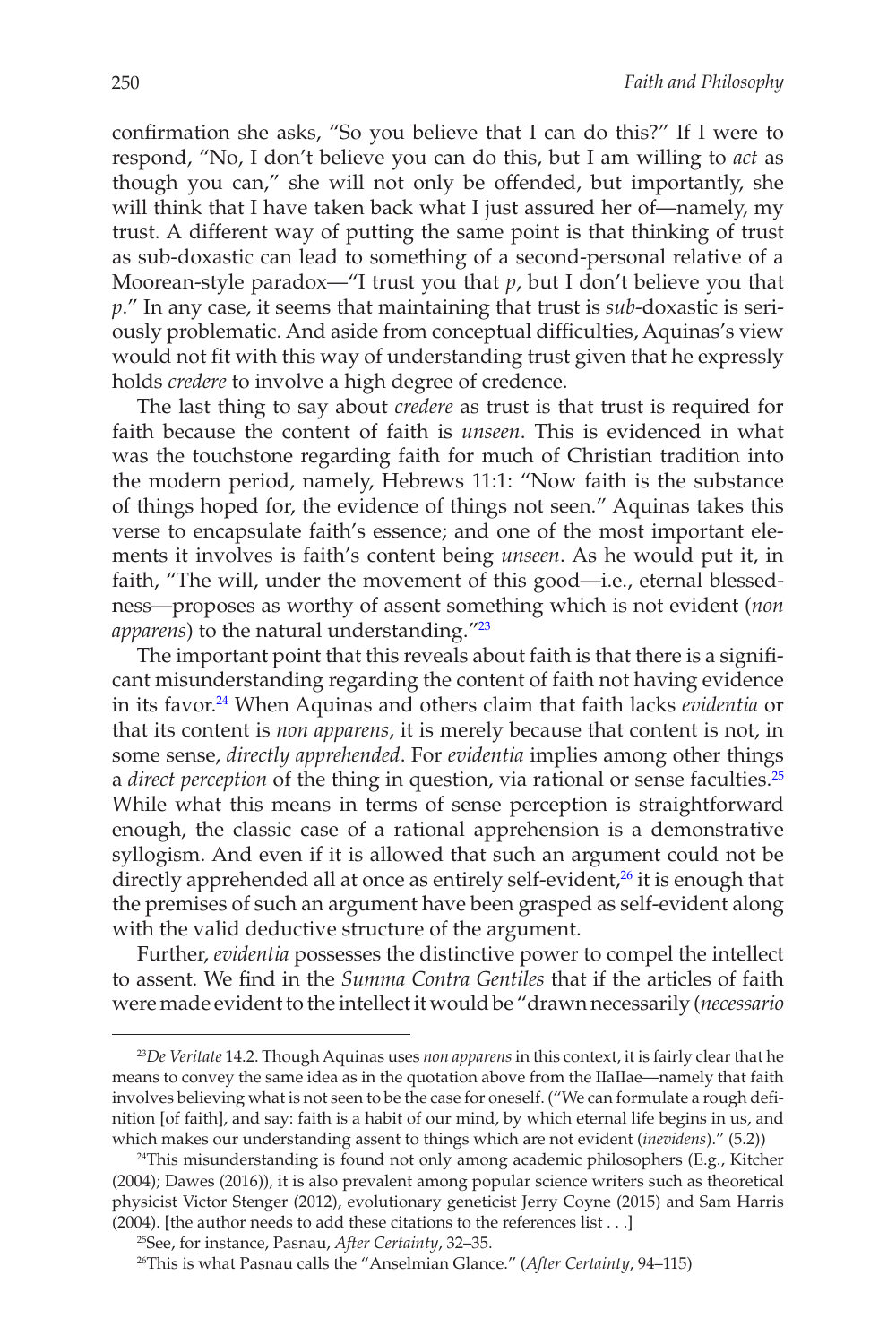*tractus*) to assenting to them."27 Likewise, it is *evidentia* that famously leads demons to believe the articles of faith; they are compelled (*compellantur*, 28 *coactus*29) by *evidentia* to believe even against their will. *Evidentia* also generates certainty and is a necessary constituent of *scientia*. "The certainty of knowledge (*scientia*) and understanding (*intellectus*) comes from the *evidentia* of the things that are said to be certain."30 Consequently, as with justification in contemporary epistemology, *evidentia* "is the all-important quality that distinguishes *scientia* from mere true belief."31

What's most important for present purposes is that, if a proposition lacks *evidentia*, this is not as serious an epistemic indictment as it would be to say that a proposition lacks evidence.<sup>32</sup> For, we believe things all the time that we do not directly perceive to be the case for ourselves the existence of other countries, galaxies, facts about our plumbing, the quantity of money we have in the bank, parts in our car's engine, and so forth—and surely we do so on good grounds, at least in many cases. And while it is difficult to say exactly what is meant by "evidence" in the contemporary milieu, it is something like a reason that increases or decreases the likelihood for a particular agent that a particular proposition is true. Thus, an absence of *evidentia* is perfectly compatible with a proposition's still possessing "evidence," and on its own, a lack of *evidentia* would seem to be no serious indictment of a particular belief.<sup>33</sup>

#### *2. The Reasons for Trusting*

Now, one of the most important benefits of clarifying the nature of faith is that it helps to make clear what elements we should be focusing on in assessing its rationality. Identifying its ground as testimony should lead us to ask two questions:

- (1) Whose testimony is it that one is trusting when one exercises faith, for Aquinas?
- (2) What reasons does Aquinas think we have for regarding this testimony to be true or reliable?<sup>34</sup>

33John Jenkins helpfully makes much this same point. (*Knowledge and Faith*, 179)

<sup>34</sup>Those who take Aquinas to be an epistemic externalist of some stripe will doubtlessly not think this question quite as pressing. However, putting the issue of whether Aquinas is an internalist or externalist to one side, I will show below that he is eminently interested in precisely this question, and asks it himself in the *Summa Theologiae*'s Treatise on Faith.

<sup>27</sup>SCG 3.40.3.

<sup>28</sup>ST IIaIIae.5.2

<sup>29</sup>ST Ia.64.2; *De Veritate* 14.9.

<sup>30</sup>*Super Sententiarum* III.23.2.2.3c.

<sup>31</sup>Pasnau, *After Certainty*, 32.

<sup>32</sup>Though faith's lack of *evidentia* is not as epistemically problematic as it has been taken to be, it should be clear from this section that there is a deep and principled distinction between the status of *scientia* and the status of things believed by faith. It is thus hard to understand how Richard Cross could maintain that there is a widely shared assumption "in the Middle Ages and beyond: that Christian faith must be as epistemically robust as scientific knowledge" ("Testimony," 37).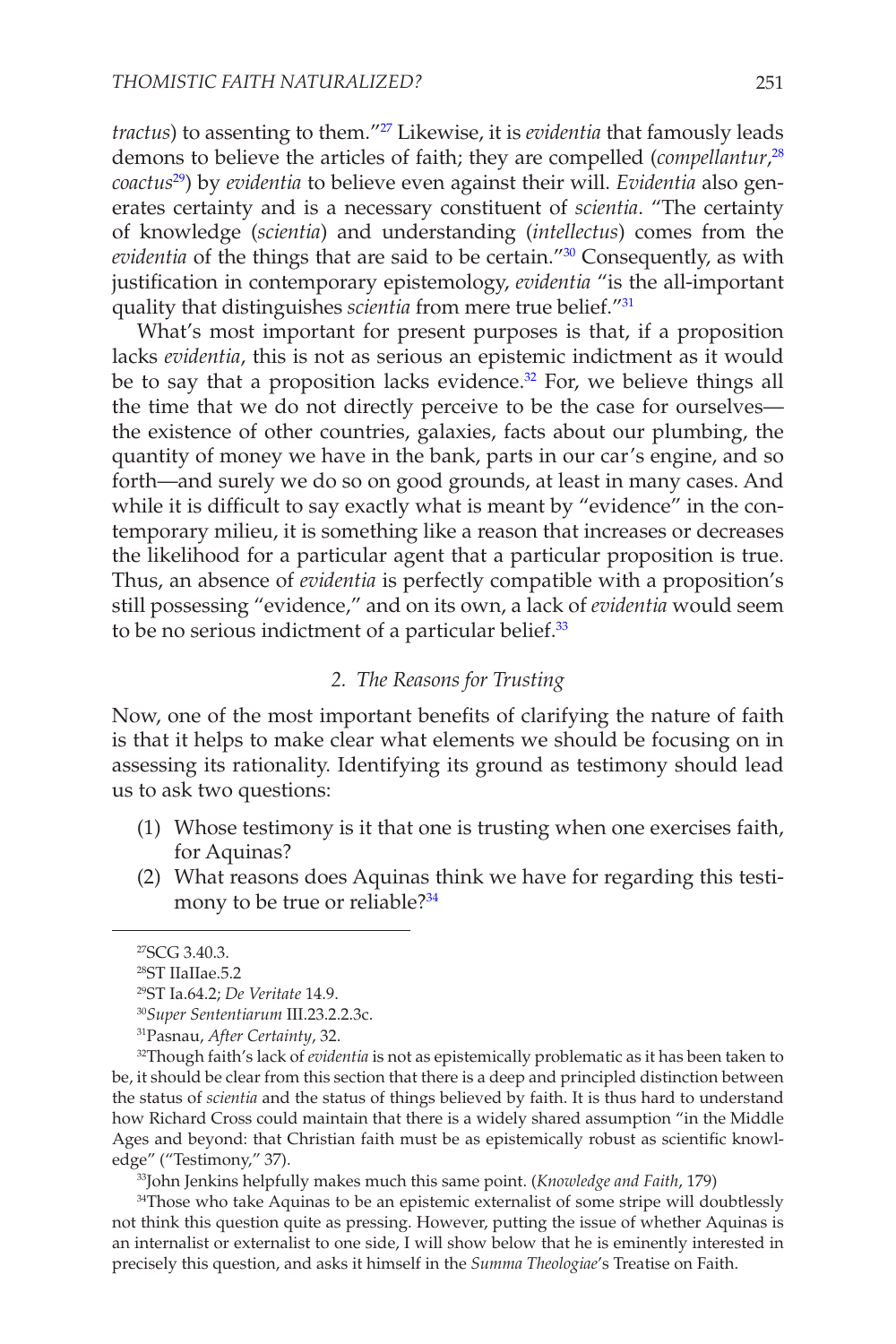Though one might think that the answer to (1) is, for instance, one's local parish priest or parents, Aquinas maintains that it is in fact the testimony of *God* that one believes in the case of faith: "In order that men might have knowledge of God, free of doubt and uncertainty, it was necessary for Divine matters to be delivered to them by way of faith, being told to them, as it were, by God Himself (*traderentur quasi a Deo dicta*) who cannot lie."35 The idea, as I understand it, is that God—whether through Christ, the teachings of the apostles or the Old Testament prophets—spoke directly to human beings.<sup>36</sup> Other human beings, in turn, have propagated that communication within the safekeeping of the Church and her authority. Yet, its source is, nonetheless, ultimately divine, given God's involvement through the Church in the care of its transmission.

Now, Aquinas seems to be articulating an idea here that would make its way into modern Protestantism as well as the writings of, for instance, John Locke and Mary Astell: namely, that God is the source of religious testimony and given that God is trustworthy to the highest degree, such testimony warrants the characteristically high degree of credence involved in faith.<sup>37</sup> But this only moves the critical question to a different level: what reason do we have to think this testimony ultimately came from God? Aquinas's reasoning here is a little complex, but the general idea is that we are warranted in trusting that the testimony comes from God in virtue of the miraculous signs that accompany it.<sup>38</sup> And he thinks that these are excellent evidence:

Those things which come under faith can be considered in two ways. First, in particular; and thus they cannot be seen (*visum*) and believed (*creditum*) at the same time, as shown above. Secondly, in general, that is, under the common aspect of credibility (*sub communi ratione credibilis*); and in this way they are seen by the believer. For he would not believe unless, on the evidentness of the signs (*evidentia signorum*), or of something similar, he saw (*videret*) that they ought to be believed.<sup>39</sup>

Aquinas's use of *evidentia* here is clearly loose and idiosyncratic, but he seems to mean that the miraculous signs are powerful supportive evidence of God's being behind the message, such that it is clear to the hearer that they ought to believe the report.

Now, a problem that readily springs to mind is that it would seem as though the miraculous signs themselves are believed by faith. And if this is so, it would seem to make Aquinas's reasoning objectionably circular: I believe in the miraculous signs by faith, and I am warranted in having

<sup>35</sup>ST IIaIIae.2.4.

<sup>36</sup>As will be seen below, Aquinas explicitly states that the certainty of faith depends on the epistemic features of communications to prophets. (IIaIIae.171.5; p. 11)

<sup>37</sup>Locke expresses this point in the *Essay Concerning Human Understanding* (IV.xvi.17); Astell articulates it in her *Serious Proposal to the Ladies* (II.iii.104).

<sup>38</sup>This too is a position that Aquinas shares with Locke. (*Essay* IV.xvi.13–14) 39ST IIaIIae.1.4.ad2.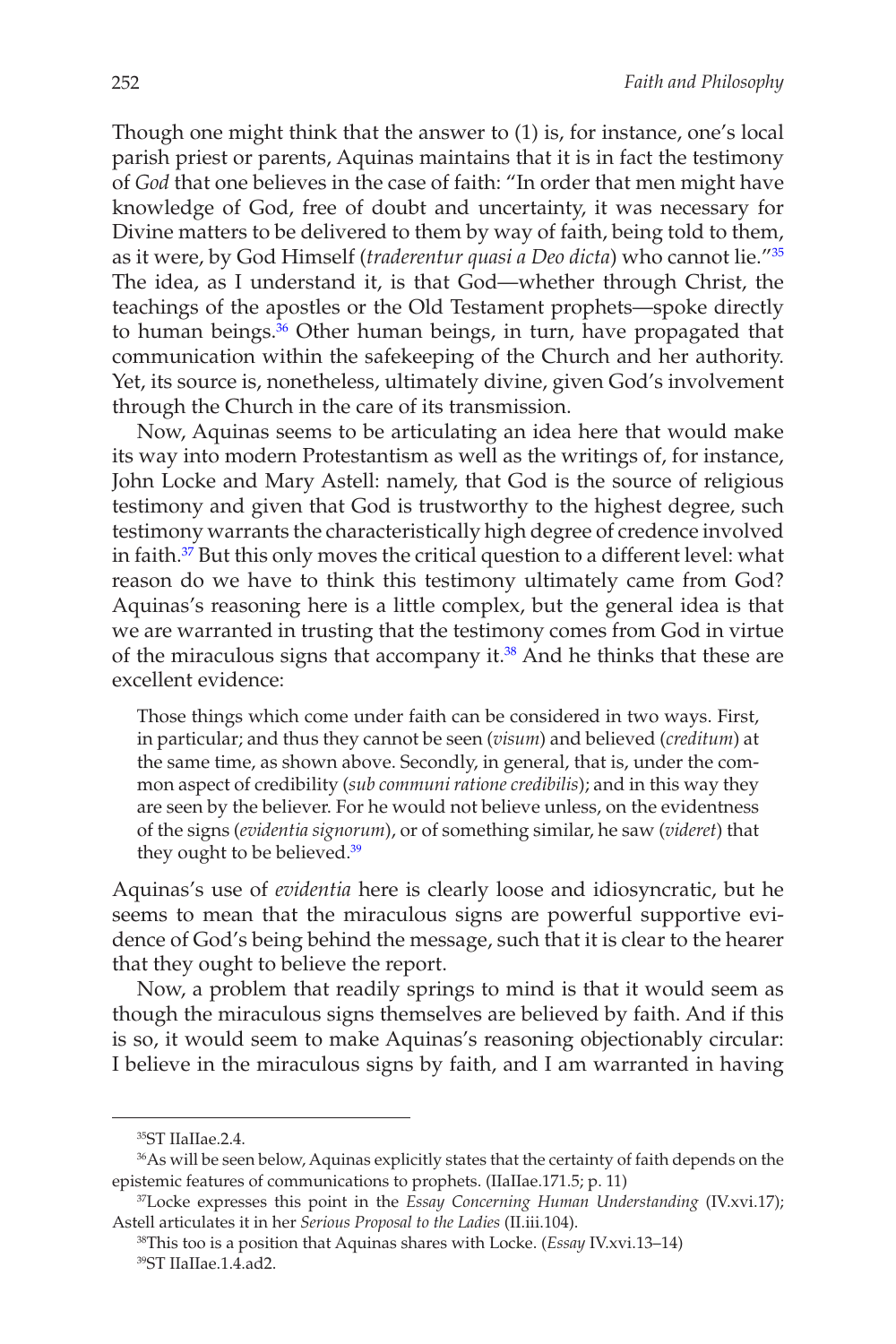faith because of the miraculous signs. This makes it pressing to get clear on just what the articles of faith are. According to IIaIIae.1.8, there are, in one sense, 14 propositions or articles—7 having to do with the Godhead in general and 7 having to do with Christ, in particular. Yet, in another sense—the object of faith is just one thing: namely, the "First Truth," as Aquinas likes to put it, or God himself.<sup>40</sup> This appears to be helpful for Aquinas, given that it means that none of the corroborating miracles are a part of what one initially believes by faith.

All that said, one might still see another serious problem looming. While this resolves one threat of circularity, it causes another to arise. When it is asked why the faithful are warranted in believing that the miracles occurred, Aquinas's answer seems to be that it is because the Church's transmission of the testimony is safeguarded by God.<sup>41</sup> However, this would suggest that the faithful believe that God exists and is safeguarding the testimony regarding miracles on the basis of that testimony. That is, one believes in God on the basis of a reliable transmission and one believes that the transmission is reliable because God is ensuring that it is. So, the circularity problem has not gone away, it has simply been reconfigured. Though this isn't the traditional qualm with the medieval conception of faith, my sense is that it is perhaps the central one to come to grips with.

#### *3. Faith and Doxastic Instinct*

The looming circularity seems to be a serious threat to how we were understanding the justificatory structure of Aquinas's conception of faith. If one has no good reason to believe that the miraculous signs occurred, it would seem as though faith has lost its critical ground. This, in turn, would apparently confirm the original threat, namely, that faith involves a confidence that goes beyond the evidence. In determining Aquinas's position on this issue, it is worth restating one of the objections he puts to himself in IIaIIae.2.9, where the question is, "Is faith meritorious?":

He who assents to a point of faith, either has a sufficient motive (*causam sufficienter inducentem*) for believing, or he has not. If he has a sufficient motive for his belief, this does not seem to imply any merit on his part, since he is no longer free to believe or not to believe: whereas if he does not have a sufficient motive for believing, this is a mark of shallowness (*levitatis*).42

Faith faces a dilemma: if one has a sufficient motive for believing, belief is compelled and hence not meritorious. But this, of course, would run afoul of faith's being a virtue. Yet, if one does *not* have a sufficient motive, one is being intellectually shallow or believing with impropriety; one, it would seem, is committing an epistemic violation. What's crucial for our purposes is that the dilemma conspicuously implies that the "motive"

<sup>40</sup>ST IIaIIae.1.2.

<sup>41</sup>ST IIaIIae.2.6.ad 3.

<sup>42</sup>This is the third objection.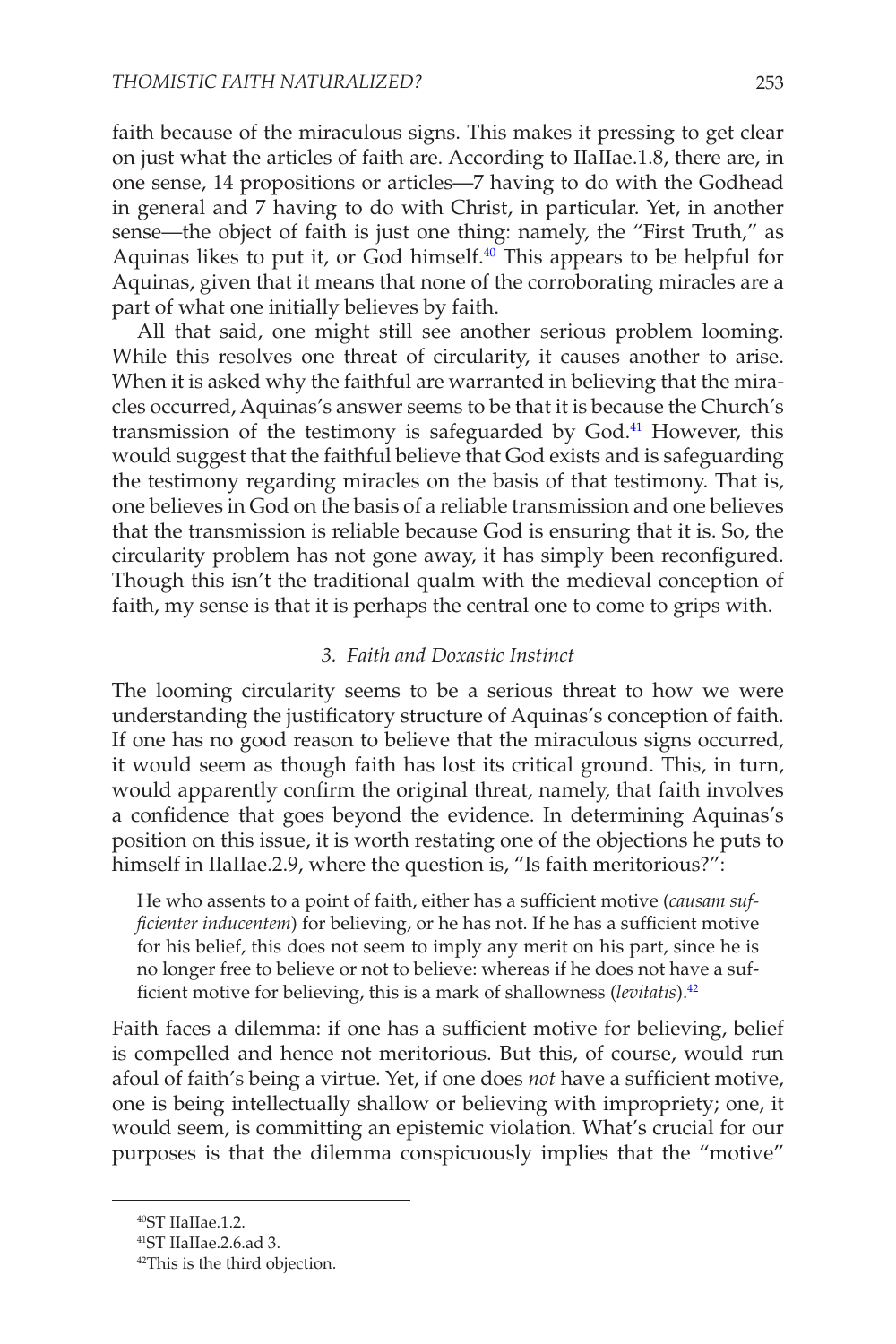the objection is concerned with is epistemic in nature. Consequently, in responding, Aquinas is attempting to isolate an adequate justificatory basis for faith.

In keeping with the interpretation of faith thus far given, Aquinas's answer to this objection takes the first horn, maintaining that one *does* have a sufficient reason for believing.<sup>43</sup>

The believer has sufficient motive (*inductivam*) for believing, for he is moved by the authority of Divine teaching confirmed by miracles . . . <sup>44</sup>

This reply should be expected by this point, but if it turns out to be the whole story, it would seem as though Aquinas fails to extricate himself from the threat of circularity. Fortunately, it turns out not to be the whole story. For Aquinas goes on to identify a second motive:

. . . [The believer is moved], moreover, by the inward instinct of Divine invitation (*interior instinctu Dei invitantis*): hence he does not believe shallowly (*leviter*).45

Thus, the believer has a more fundamental epistemic motive or ground for believing in Aquinas's estimation. This is significant not only in that it is an accompanying ground further supporting the belief involved in faith, but it has the potential to break the vicious circle pointed out above. This is so because when Aquinas is pushed to address why the faithful are warranted in believing that the articles of faith are ultimately the testimony of God, he points to this inward *instinctus* that putatively comes from God as a further ground.

Aquinas, unfortunately, does not expound on what precisely this *instinctus* amounts to or why it is epistemically significant. It is also unclear whether the English cognate "instinct" is the most appropriate translation. While "instinct" implies some impulse *inherent* to, or natural for, a creature, Aquinas insists that though the impulse comes from within, it is nonetheless divine or supernatural in origin. We find elsewhere that Aquinas associates the activity of the Holy Spirit with an *instinctus*: "to resist the instinct (*instinctui*) of the Holy Spirit is a grave sin."46 This, again, suggests that the impulse involved is not properly characterized as fully inherent or natural.

Yet, Aquinas also carefully circumscribes a sense in which believing the articles of faith *is* natural in character even though it is the product of a

<sup>43</sup>Aquinas's explicit address of this point is very difficult to square with Cross's externalist reading of Aquinas's conception of faith (see Cross, "Testimony"). Jenkins's interpretation, on the other hand, while externalist in a "supernatural" sense (*Knowledge and Faith*, 186), possesses some overlap with my interpretation.

<sup>44</sup>ST IIaIIae.2.6.ad 3.

 $45$ Ibid.

<sup>46</sup>*Quodlibet* III.5.4.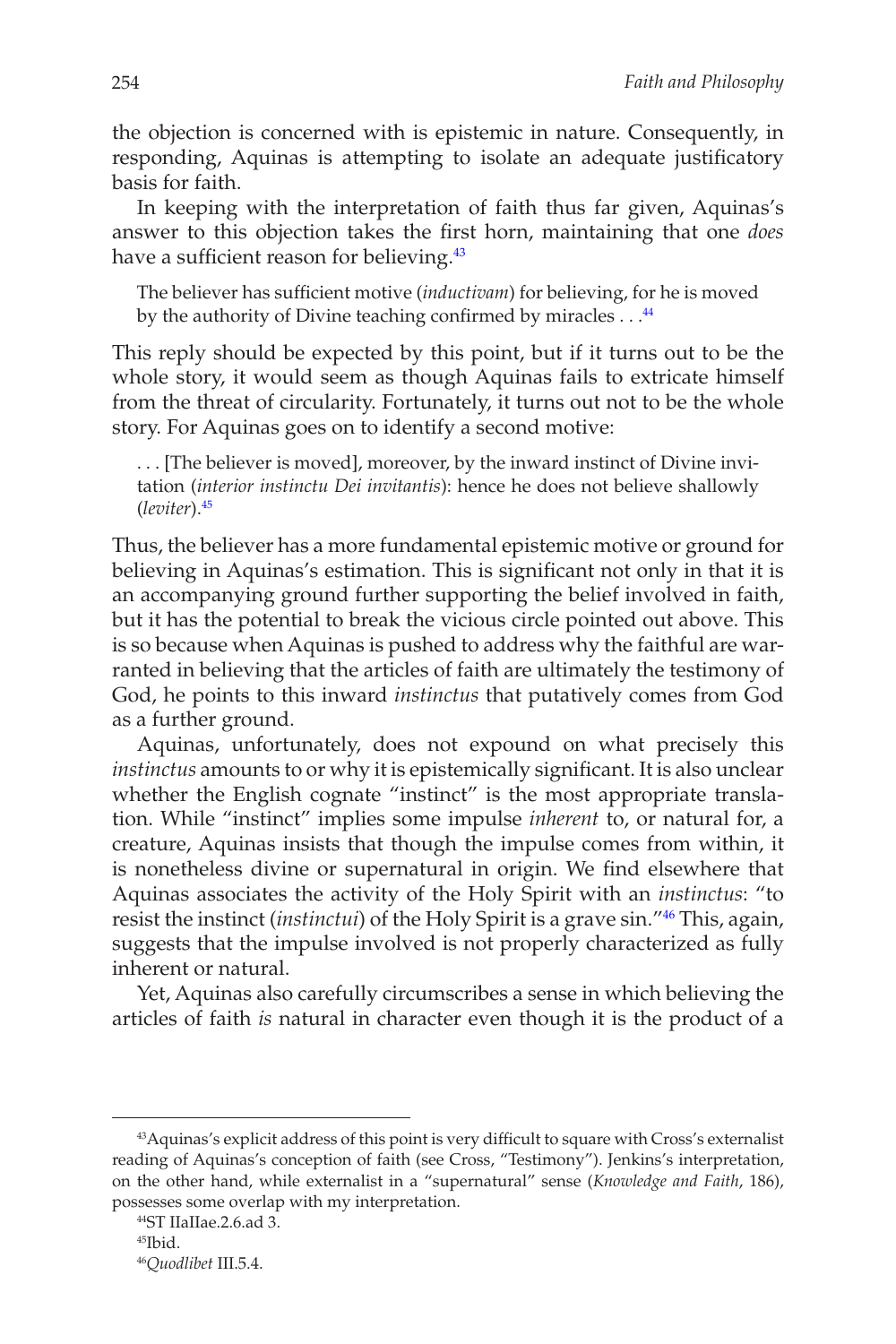divinely given *instinctus*. In responding to the objection that faith is not natural, Aquinas claims that:

To have faith is not part of human nature [that is, it is a gift from God] but it is part of human nature that man's mind should not thwart his inner instinct (*non repugnet interior instinctui*), and the outward preaching of the truth. Hence, in this way, unbelief is contrary to nature. $47$ 

Even if the instinct to believe by way of faith is divinely given—and hence, in a sense, not natural—once the intellect does have such an instinct to believe, this means that the agent should not resist the belief that would be the natural output of it. That is, one ought to believe the proposition in question on the basis of this divinely given impulse (once it has been implanted) just as one ought to follow one's natural impulse to drink when thirsty.

A divine impulse or instinct appears on the scene again in Aquinas's discussion of how the prophet knows his message:

[The prophet's] position with regard to the things he knows (*cognoscit*) by instinct is sometimes such that he is unable to distinguish fully (*ut non plene discernere possit*) whether his thoughts are conceived of Divine instinct or of his own spirit. And those things which we know by Divine instinct are not all manifested with prophetic certitude, for this instinct is something imperfect in the genus of prophecy.<sup>48</sup>

Nevertheless, such an instinct can, according to Aquinas, produce,

. . . the greatest certitude about those things which he knows by an express revelation, and he has it for certain that they are revealed to him by God . . . Were he not certain about this, the faith which relies on the utterances of the prophet would not be certain.<sup>49</sup>

The first part of the remark acknowledges that prophets are sometimes ambivalent about the source of their messages: does the message come from himself or from God? Yet, the same kind of impulse can apparently ground the highest certainty in virtue of it being the product of a Godgiven instinct.<sup>50</sup>

Aquinas also identifies conscience as a kind of cognitive instinct: "Conscience is called spirit, that is, an instinct of our spirit."51 And though Aquinas interestingly goes on to suggest that conscience is not a power in its own right—rather, it is a distinctive function of the power of natural judgment—conscience is able to produce beliefs that possess positive epistemic status. "Conscience is said to know (*scire*) something not in a proper sense, [we are said to know by conscience] in the sense that knowledge is

<sup>47</sup>IIaIIae.10.1.

<sup>48</sup>IIaIIae.171.5.

<sup>49</sup>Ibid.

 $50$ Though this suggests that we might interpret this instinct as playing an externalist role in justifying a belief in its output, and thus helpful to Cross's interpretation, Cross himself does not appear to be aware of this thread in Aquinas's thought. ("Testimony")

<sup>51</sup>*De Veritate* 17.1.ad 8.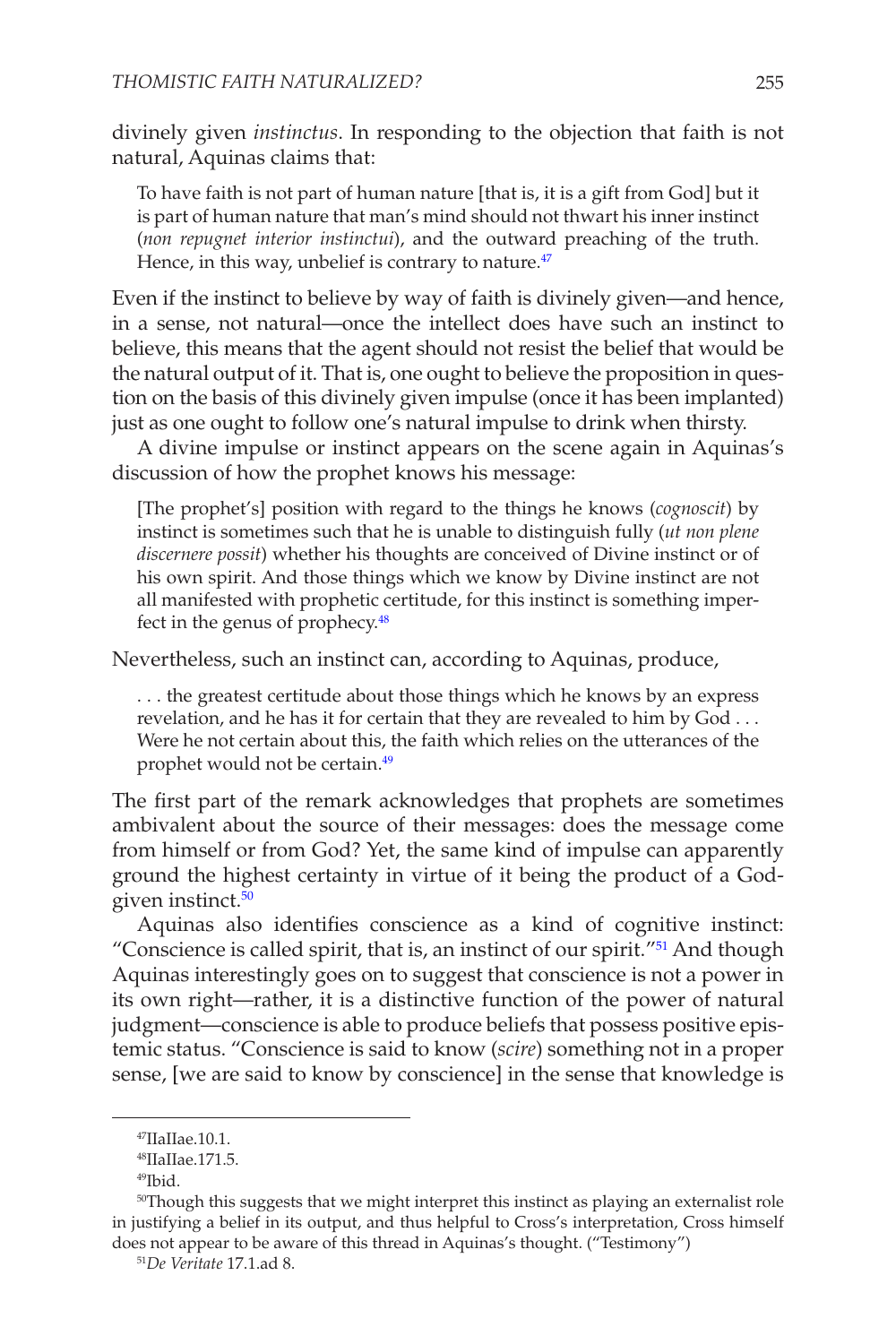predicated of that by which we know (*secundum illum modum loquendi quo dicitur scire illud quo scimus*)."52 Though this remark is rather obscure in that it appears to homunculize conscience, what's important is that conscience is a sub-faculty that naturally produces beliefs that are of good epistemic standing.53 And these beliefs possess good epistemic standing precisely in virtue of their being the product of an instinct, rather than being justified by further epistemic reason.

*Instinctus* is also used by Aquinas in a sense much more clearly in keeping with the English, "instinct": namely, as the subrational impulse of animals. While humans make judgments about sensory particulars on the basis of something like reason (*attingat rationem*), "in other animals, since they do not reason, [such judgments] are from a natural instinct, which can grasp similar conceptions (*ex instinctu naturali habet hujusmodi intentiones apprehendere*); yet, this is not called reason, but estimation (*aestimatio*)." 54 This is not to say that judgments that are the product of instinct are irrational; rather, they are simply not the product of a discursive process. For reason, in the strict sense, "operates discursively moving from one thing to another."55 This is certainly not what instinct does; yet, this is no indictment of its rationality. For the aforementioned *instinctus* would seem to be productive of epistemically valid judgments in many cases. Thus, even if instinctive judgments are not based on some further reason, such judgments are appropriately based on the instinct or impulse itself.

The important point is that Aquinas takes the beliefs which are the output of faith to possess an independent epistemic ground—namely, a divinely given instinct or impulse. Much the same sort of impulse is operative in the case of prophecy as well as the case of conscience; and in each case the impulses or instincts are capable of producing beliefs that possess positive epistemic status. And such a position would seem to be exactly what one might expect of doxastic agents designed by a benevolent Creator, even if Aquinas himself does not put it this way. In much the same way that humans and animals can trust their instincts to avoid tissue damage, so can we trust our instincts to acquire doxastic states. $56$ 

52Ibid.

<sup>&</sup>lt;sup>53</sup>Again, this passage has a rather strong externalist sense to it; yet, given Aquinas's earlier remarks about instinct giving us an apparently internally accessible reason to believe, I will not take a stand on whether Aquinas's treatment of instinct suggests anything one way or the other concerning his commitment to internalism or externalism.

<sup>54</sup>*Super Sent*., lib. 3 d. 26 q. 1 a. 2 co.

<sup>55</sup>ST Ia.59.1.ad 1; Hobbes, too, appears to have this sense of reason in mind in the *Leviathan*'s treatment of reason: "The use and end of reason is not finding of the sum and truth of one or a few consequences, remote from the first definitions and settled significations of names, but to begin at these, and proceed from one consequence to another." (I.v.4)

<sup>56</sup>This reading of Aquinas should be somewhat reminiscent of Plantinga's famous appropriation of him in *Warranted Christian Belief* (2000). At the same time, there are certain important differences that should be apparent. Moreover, Plantinga does not make use of the important role belief-forming instincts play in Aquinas. This, I expect, would have been of substantial interest to him and viewed as supportive of his theory of how theistic belief is warranted.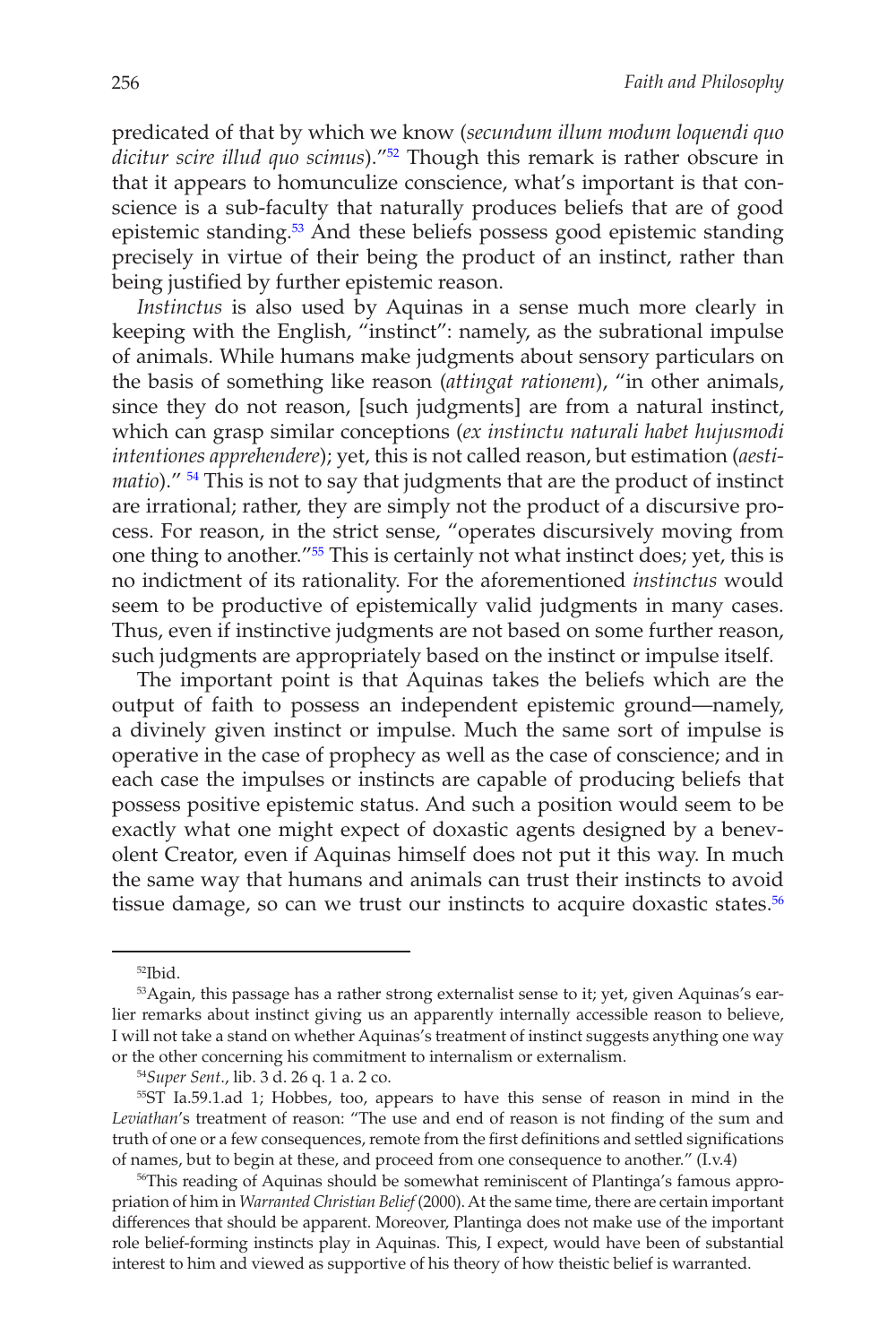The important difference in the case of faith is that, as noted, the instinct is divinely given, and so is not natural in a thoroughgoing sense, even if it is natural in the sense that it is "part of human nature that man's mind should not thwart his inner instinct."57 What is key for our purposes is that the motive (*inductivam*) that underwrites the epistemic legitimacy of faith is not a set of independent reasons, but the fact that faith is the product of an interior impulse.

#### *4. Newman's on Faith and Doxastic Instinct*

Now, one might be deeply unimpressed by Aquinas's appeal to doxastic instincts as guides for believing, especially as an explanation for why faith is rational. "Surely," the objection would run, "the irrational among us believe on the basis of their natural impulses all the time! *That's the problem*!" So, why should we think this is anything other than a tendentious appeal?

In order to address this objection, I am going to draw from another catholic thinker, who seems to have developed much the same idea found in Aquinas. This is John Henry Newman. Though Newman's position ends up being distinct in an important respect, the two share a remarkable amount of ground in how they conceive of the justification of religious faith. However, I'll connect some historical dots before proceeding. One such connection is that Newman was an admirer of Thomas Reid and Reid's naturalistic response to Hume's skepticism. That response can be construed in the following way: suppose that Hume, so to speak, won, in having shown that there is no good reason to trust some (or all) of our cognitive faculties. "Very well," says Reid, "but we must believe on the basis of them nonetheless, for we cannot do otherwise." Behold our natural tendencies or instincts to form beliefs on the basis of perception, memory, reason, and testimony—and how these instincts keep us alive in the street, even if we don a skeptical attitude in the armchair.<sup>58</sup>

Newman's embrace of this naturalistic response to skepticism is not only apparent in some of his more prominent Oxford sermons and his *magnum opus* the *Grammar of Assent*, it would later have an enormous influence inasmuch as it was a source of inspiration for Wittgenstein's fideism (or quasi-fideism) as well as Crispin Wright's related view.<sup>59</sup> The inspiration for Wittgenstein's famed "hinge propositions" is Newman's

<sup>57</sup>ST IIaIIae.10.1.

<sup>58</sup>It is a common misconception that Reid's famed *principle of credulity* is first and foremost an epistemic principle (*Inquiry* 6.24). Instead, it is first and foremost a principle in the sense that the law of gravity is a principle. Doxastic agents have a natural tendency to believe testimony; it is this descriptive or psychological claim about human nature that ultimately vindicates the secondary sense of the principle, namely, as an epistemic norm that we ought to abide by. See Boespflug, "Why Reid was no Dogmatist," Rysiew, "Reid and Epistemic Naturalism," and Mounce, *Hume's Naturalism*.

<sup>59</sup>Pritchard, "Faith and Reason" and "Wittgenstein on Faith and Reason."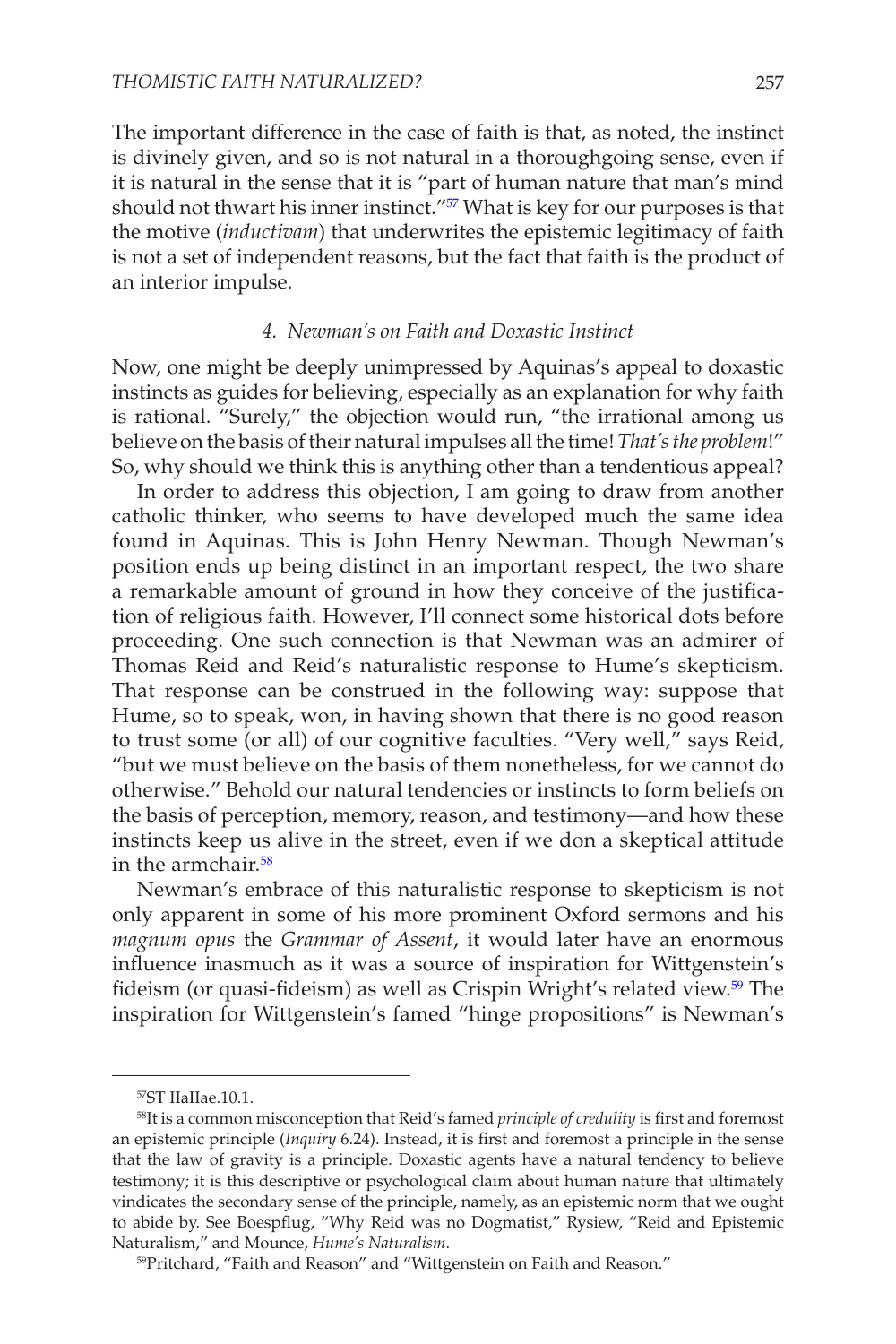"antecedent probabilities" which will make an appearance in his remarks below.

To begin, here is Newman's expression of the challenge to faith's rationality as it appears in his sermon, "The Nature of Faith in Relation to Reason":

The act of Faith is sole and elementary, and complete in itself, and depends on no process of mind previous to it: and this doctrine is borne out by the common opinion of men, who, though they contrast Faith and Reason, yet rather consider Faith to be weak Reason, than a moral quality or act following upon Reason.<sup>60</sup>

That is, most individuals—including the faithful, it would appear, for Newman—regard faith as being in tension with the exercise of reason. Or, to put the point somewhat differently, faith is not based on independent reasons.

Newman takes the apostle Paul to exemplify treating faith as independent of, or not needing, other reasons in support of it. For Paul did not corroborate his own report of Christ's resurrection with more miracles but, rather, with "very like the evidence given to the mass of men now, or rather not so much." That is, Paul did not give much in the way of independent considerations to support his pronouncements. Instead, Paul expected the "antecedent probability of a Revelation [to] be estimated variously according to the desire of it existing in each breast."<sup>61</sup> Newman goes on to say that, "This instance, then seems very full to justify the view of Faith which I have been taking, that it is an act of Reason, but of what the world would call weak, bad, or insufficient Reason; and that because it rests on presumption more, and on evidence less."

So, we have roughly the same situation as with Aquinas: the original message of Christ is corroborated by miracles; yet, its subsequent transmitters (e.g., Paul) are mere authorities not underwritten by miracles themselves. Faith, then, looks to be epistemically ungrounded, at least inasmuch as the original miracles are not able to do the requisite justificatory work by themselves. Yet, the Apostle's approach to eliciting faith is instructive inasmuch as it does not rely upon marshalling further evidence, but aims to activate a certain internal disposition to believe. This disposition Newman will call *instinct*.

The novelty of Newman's conception of faith as epistemically grounded in doxastic instinct consists especially in the parallels he draws to other sources of belief or knowledge. After allowing that we have no independent grounds for faith, he claims that the same is true of these other sources:

Whether we consider processes of Faith or other exercise of Reason, men advance forward on ground which they do not, or cannot produce, or if they could, yet, could not prove to be true, on latent or antecedent grounds

<sup>60</sup>*The Genius of John Henry Newman*, 48.

<sup>61</sup>*The Genius of John Henry Newman*, 48–49.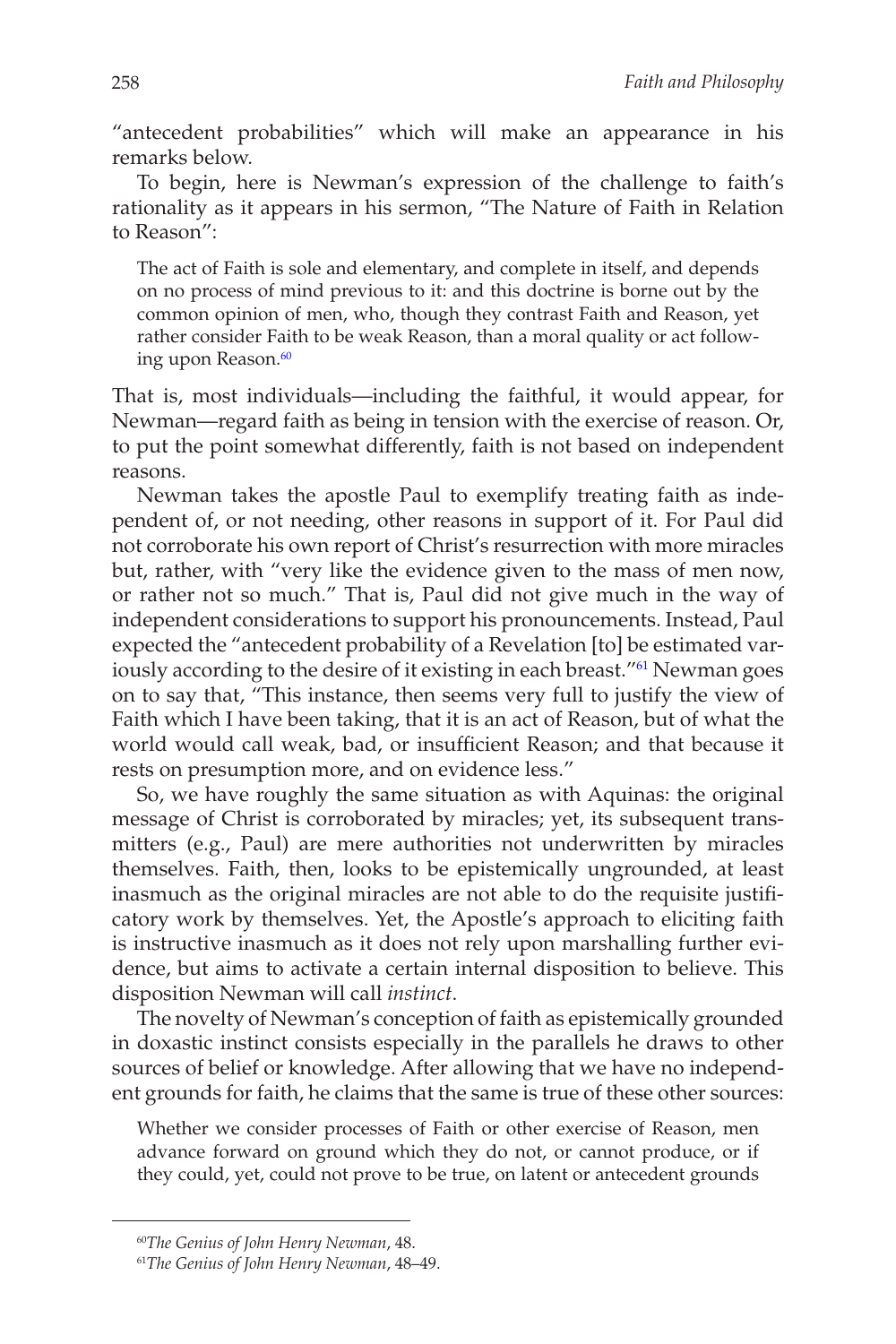which they take for granted . . . However clear and tangible our evidence, yet when our argument is traced down to its simple elements, there must ever be something assumed ultimately which is incapable of proof, and without which our conclusion will be as illogical as faith is apt to seem to men of the world.<sup>62</sup>

Yet Newman, like Reid, nevertheless thinks that we still ought to trust other sources of belief. It is just that we should, likewise, trust divine revelation, given that our instincts would lead us to believe this as well.

The senses may and do deceive us, and yet we trust them from a secret instinct, so it need not be weakness or rashness, if upon a certain presentiment of mind we trust to the fidelity of testimony offered for a Revelation. Again: we rely implicitly on our memory, and that, too, in spite of its being obviously unstable and treacherous . . . The same remarks apply to our assumption of the fidelity of our reasoning powers. Were it not for these instincts . . . the deceivableness of Senses, Memory, and Reason, would perplex us much . . . And so, as regards the matters of another, they who have not that instinctive apprehension of the Omnipresence of God and His unwearied and minute Providence which holiness and love create within us, must not be surprised to find that the evidence of Christianity does not perfect an office which was never intended for it.<sup>63</sup>

Faith was not meant to be supported by conclusive independent grounds. And if one insists that it should be, they, Newman thinks, are placing an undue epistemic burden on faith that even paradigm sources of positive epistemic status—e.g., perception, memory, and reasoning—cannot shoulder. What independent grounds can we provide for thinking that our perceptual experiences, for instance, accurately represent a mind independent world to us? None, Newman thinks. Thus, since we are clearly within our epistemic rights to believe that there is an external world, so Newman maintains the same should be said of faith. Both kinds of beliefs are the result of *doxastic instinct*. Again, the interesting development in Newman that is absent in Aquinas is to commend the epistemic propriety of faith on the basis of its isomorphism to core sources of knowledge. Beliefs that are the product of faith are arrived at on the basis of impulses that do not (and perhaps cannot) admit of a further justification just like perception, memory, and reason.<sup>64</sup>

<sup>62</sup>*The Genius of John Henry Newman*, 54.

<sup>63</sup>*The Genius of John Henry Newman*.

<sup>64</sup>One might point out that Newman appears to maintain that the doxastic instinct in the case of faith requires a certain measure of "holiness and love," such that it is not natural in the sense that perception, memory and reason are natural. It's rather doubtful that such a worry should have much purchase, however; for certain conditions must be met in order for the impulses of the other sources of knowledge to obtain in us as well. And one fact that cognitive psychology has made abundantly clear is that propensities to believe—for good or ill—can be heavily affected by volitional dispositions. (See, for instance, Kahneman's *Thinking Fast and Slow*)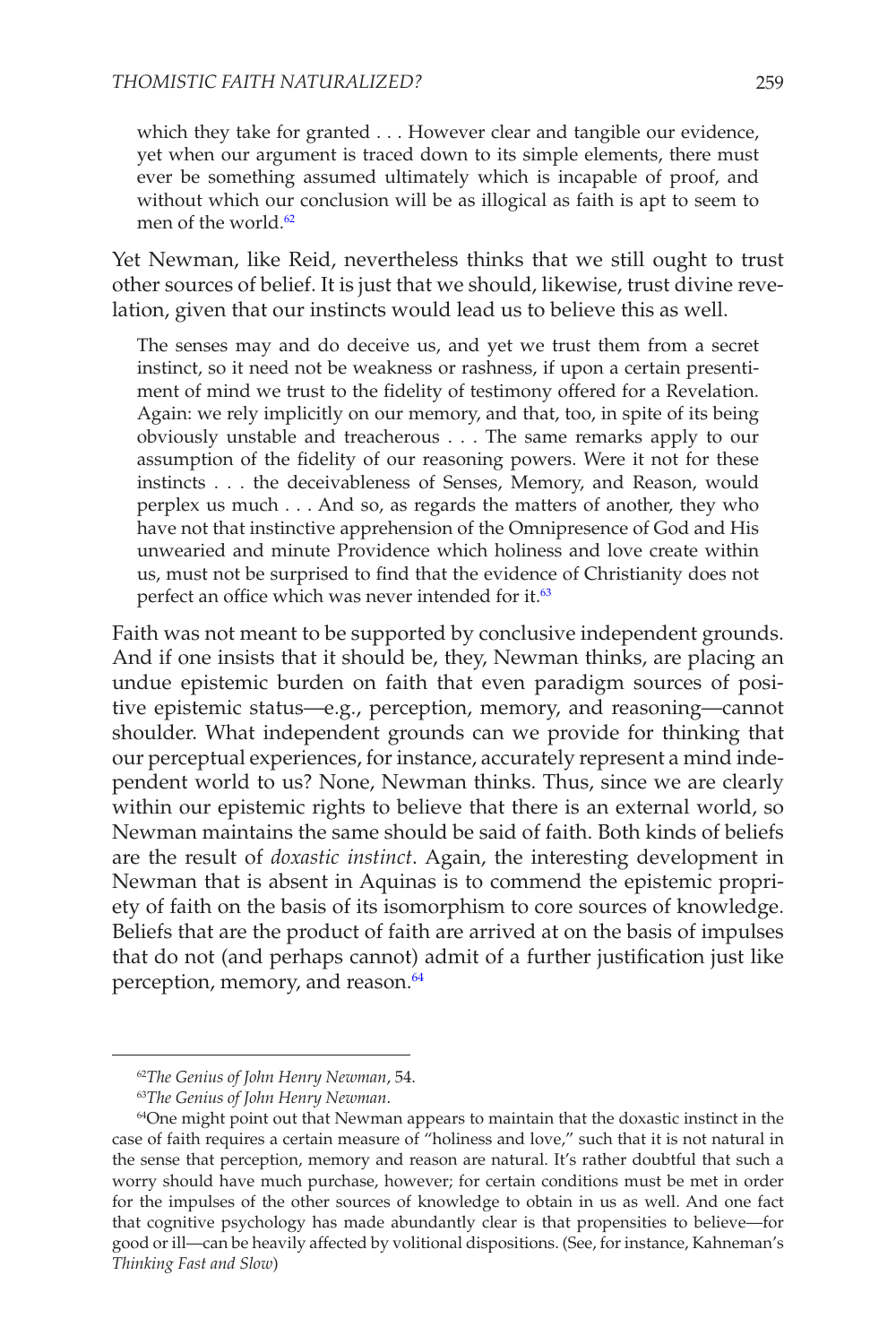### *5. Conclusion*

Aquinas's conception of faith has looked irrational to many. This has been partly due to misunderstanding two notions critical to faith—*credere* and *evidentia*—as well as the specific sense in which faith employs the former and lacks the latter. And when we look closely at why Aquinas thinks we may trust that the articles of faith are true, we find a very interesting phenomenon that appears to have gone largely unnoticed—namely, an appeal to *instinct*. It is our inner impulse to accept the articles of faith that ultimately underwrites faith's rationality. And while this idea is not much developed in Aquinas, we find an interesting reappearance of it in John Henry Newman, wherein a case is made for the impulse behind faith as being on a par with the doxastic impulses associated with other sources of knowledge.

The major point of contrast between Aquinas and Newman is that while Newman seems to maintain that the instinct involved in faith is inherent to human beings (even if in a qualified sense), Aquinas holds that it is divinely given. For Aquinas, faith is, on the one hand, *not* natural in virtue of it being an impulse furnished by God. Yet, on the other hand, it *is* natural in the sense that, once it is given, it amounts to just the sort of belief-forming propensity that we are warranted in relying on. That is to say, faith becomes just the kind of interior impulse to believe that we should obey. And it is the fact that faith has just such an impulse behind it that constitutes the critical epistemic ground for Aquinas.

*Fort Lewis College*

## *References*

- Alston, William. 1988a. "An Internalist Externalism." *Synthese* 74: 265–283. [https://](https://doi.org/10.1007/BF00869630) [doi.org/10.1007/BF00869630](https://doi.org/10.1007/BF00869630)
- Alston, William. 1988b. "The Deontological Conception of Epistemic Justification." *Philosophical Perspectives* 2: 257–299.<https://doi.org/10.2307/2214077>
- Astell, Mary. 1997. *A Serious Proposal to the Ladies (Parts I & II)*. Edited by Patricia Springborg (Pickering & Chatto).
- Boespflug, Mark. 2018. "Robert Holcot on Doxastic Voluntarism and the Ethics of Belief." *Res Philosophica* 95: 617–636.<https://doi.org/10.11612/resphil.1643>
- Boespflug, Mark. 2019. "Why Reid was no Dogmatist." *Synthese* 196: 4511–4525. <https://doi.org/10.1007/s11229-017-1663-x>
- Coyne, Jerry. *Faith vs. Fact: Why Science and Religion are Incompatible*. New York: Viking, 2015.
- Cross, Richard. 2018. "Testimony, Error and Reasonable Belief in Medieval Religious Epistemology." In *Knowledge, Belief, and God: New Insights in Religious Epistemology*, edited by Matthew Benton, John Hawthorne, Dani Rabinowitz (Oxford University Press).
- Dawes, Gregory. 2015. "The Act of Faith: Aquinas and the Moderns." *Oxford Studies in Philosophy of Religion* 6: 58–86.
- Grellard, Christophe. 2014. *De La Certitude Volontaire: Debats Nominalistes sur la Foi a la Fin du Moyen Age* (Publications de la Sorbonne).